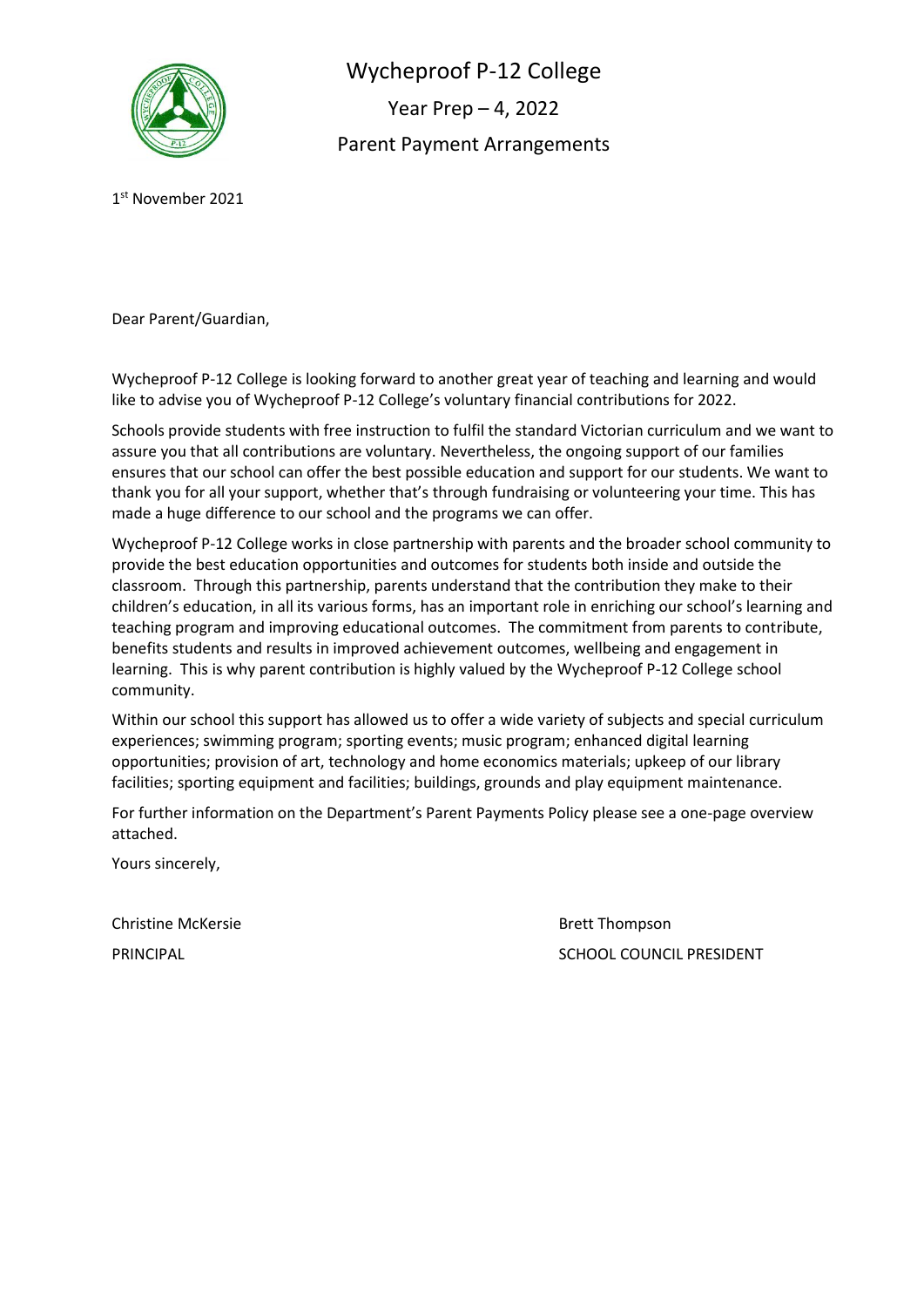

Year Prep – 4, 2022

Parent Payment Arrangements

# **Student Name:**

## **Curriculum Contributions & Other Contributions**

*Curriculum Contributions* - Items and activities that students use, or participate in, to access the Curriculum.

*Other Contributions* - Non-curriculum Items and activities that students use, or participate in

**THESE ITEMS ARE VOLUNTARY**

## **Educational items for students to own**

| <b>Curriculum Contributions</b>                                                                                                                                                                                                                                                                                                                                                                                           | Amount        |
|---------------------------------------------------------------------------------------------------------------------------------------------------------------------------------------------------------------------------------------------------------------------------------------------------------------------------------------------------------------------------------------------------------------------------|---------------|
| Year Prep - 4 classroom consumables, materials, equipment<br>Soundwaves spelling workbook (\$17.00)<br>Maths Mate workbook (\$17.00)<br>Student stationery pack, shared class materials, art supplies, transport for<br>sports days, camps & excursions, cultural activities, reports, music lessons,<br>diary, ICT access & upkeep, library & classroom books, photocopying & printing<br>for student learning resources | \$212.00      |
| Year Prep - 4 Online Subscriptions<br>Mathletics (\$32.00)<br>$\bullet$<br>Reading Eggs (\$16.00)<br>Inquisitive (\$10.00)                                                                                                                                                                                                                                                                                                | \$58.00       |
| <b>Other Contributions</b>                                                                                                                                                                                                                                                                                                                                                                                                | <b>Amount</b> |
| Newsletter                                                                                                                                                                                                                                                                                                                                                                                                                | \$20.00       |
|                                                                                                                                                                                                                                                                                                                                                                                                                           |               |
| <b>Total Amount</b>                                                                                                                                                                                                                                                                                                                                                                                                       | \$290.00      |

Wycheproof P-12 College supply  $all$  required stationery for students in Years Prep – 4.

*The school recommends you purchase a set of headphones for your child to individually own and use.*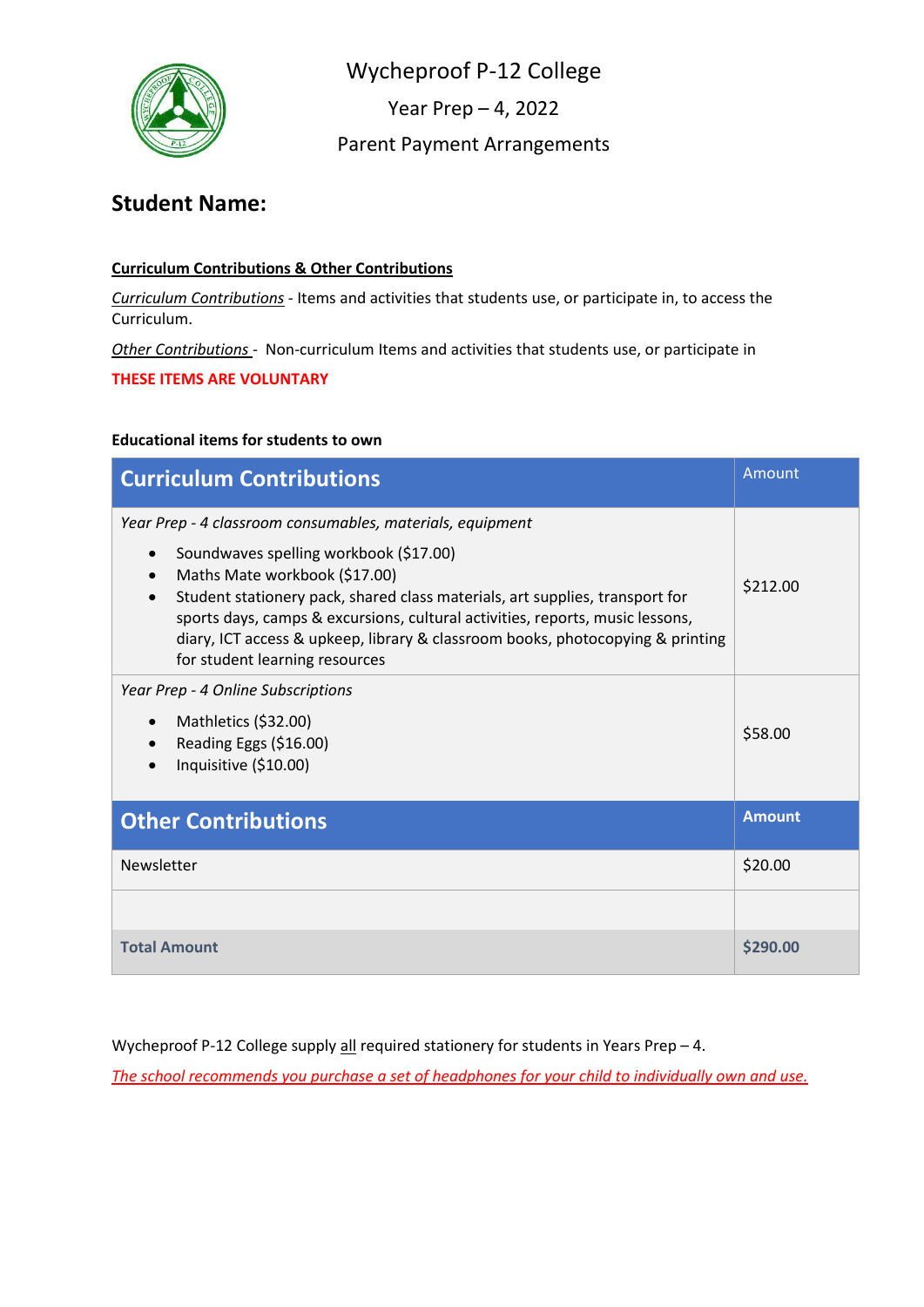

Year Prep – 4, 2022

## Parent Payment Arrangements

### New payment procedures

- The Department of Education and Training has sought to clarify the Parent Payments Policy for 2022 to remove any ambiguity relating to parents' financial contributions to schools.
- Changes to how schools request contributions have been made accordingly.

#### Parent Payment Categories

- o **Curriculum Contributions** (previously known as Essential Student Learning Items) support items and activities that help deliver fundamental curriculum or subject learning e.g. General classroom materials and equipment. Curriculum Contributions are *Voluntary*.
- o **Other Contributions** (previously known as Voluntary Contributions) support the school's operation and function more generally e.g. Parent communication tools and school building enhancements. Other Contributions are *Voluntary*.
- o Payments for **Extra-Curricular Items and Activities** (previously known as Optional Items) provide for items and activities over and above what is needed to deliver fundamental curriculum learning. These *user-pays* contributions enhance the schooling experience for students e.g. Optional camps, excursions and events
- Internal invoicing and receipt practices have also changed in relation to the way contributions are processed. Schools will no longer send out invoices and statements for **Curriculum** and **Other Contributions**.
- Parents simply view contribution requests at the beginning of the year, then make their contributions using the payment methods provided.
- Parents may receive Invoices and statements for **Extra-Curricular Items and Activities**. These are often confirmed throughout the year for camps, excursions, special events and other activities or items.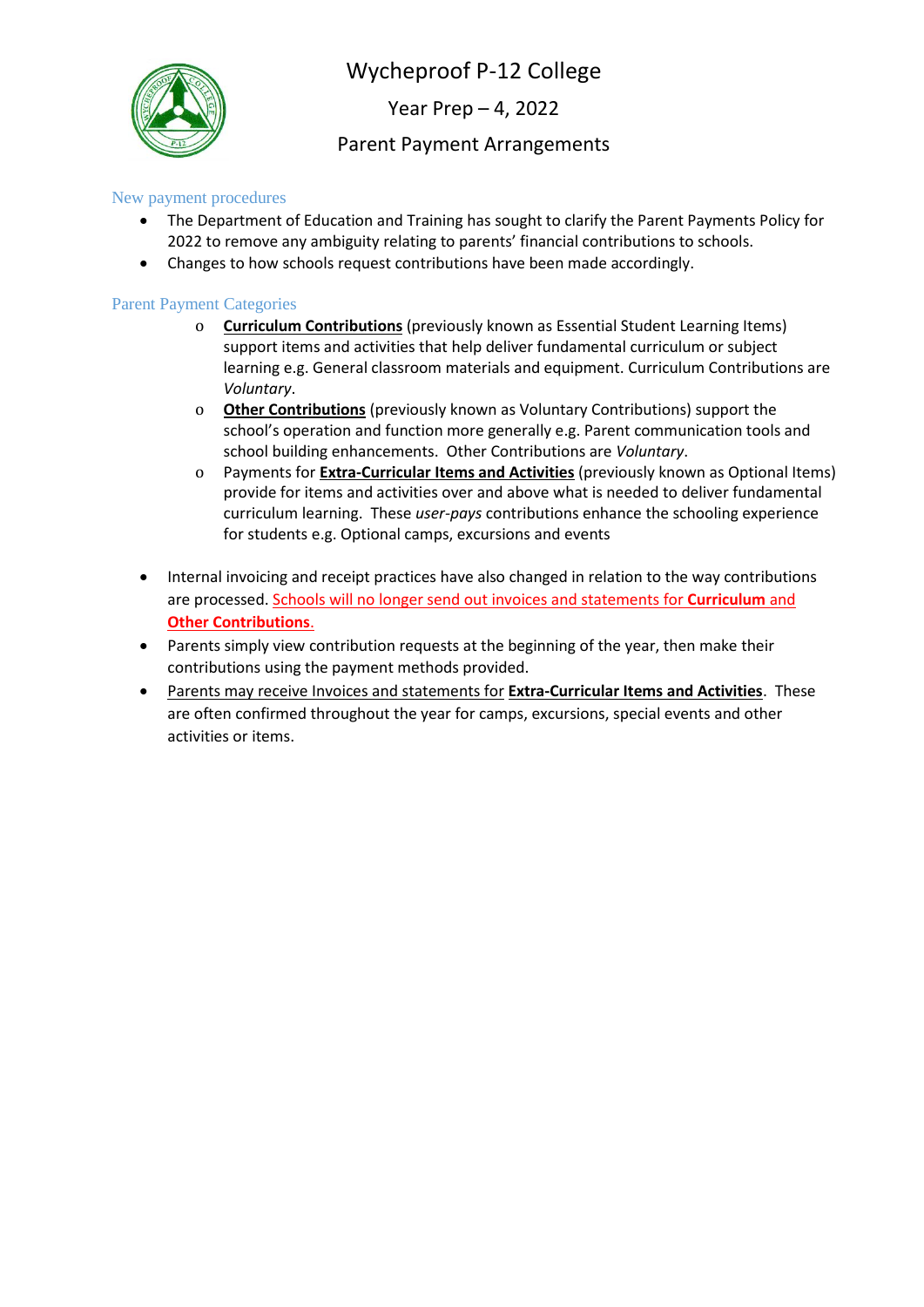

Year Prep – 4, 2022

Parent Payment Arrangements

## **Extra-Curricular Items and Activities**

Wycheproof P-12 College offers a range of items and activities that enhance or broaden the schooling experience of students and are above and beyond what the school provides in order to deliver the Curriculum. These are provided on a *user-pays* basis. Families will be notified of these activities and the exact costs associated in advance.

The table below is used as a guide only.

| <b>Extra-Curricular Items and Activities</b>                                                                                                                                        | <b>Amount</b>    |
|-------------------------------------------------------------------------------------------------------------------------------------------------------------------------------------|------------------|
| Optional Year Prep-1 Day Trip & School Sleepover, Term 4                                                                                                                            | \$35.00 approx.  |
| Optional Year 2/3/4 Pioneer Settlement Camp, 2 nights (date to be<br>confirmed)                                                                                                     | \$230.00 approx. |
| Optional Year 3-4 Music Equipment Hire                                                                                                                                              | TBA              |
| Optional Year Prep-6 Break-Up Party in Term 4                                                                                                                                       | \$10.00 approx.  |
| School Magazine: Each family will be issued with ONE school magazine,<br>FREE of charge with compliments from School Council. Extra magazines<br>may be purchased for \$25.00 each. | \$25.00          |

**Families will be issued with an invoice for items listed in this table if it is relevant to your child.**

*Do not send payments for Extra Curricular Items and Activities UNLESS you receive an invoice.*